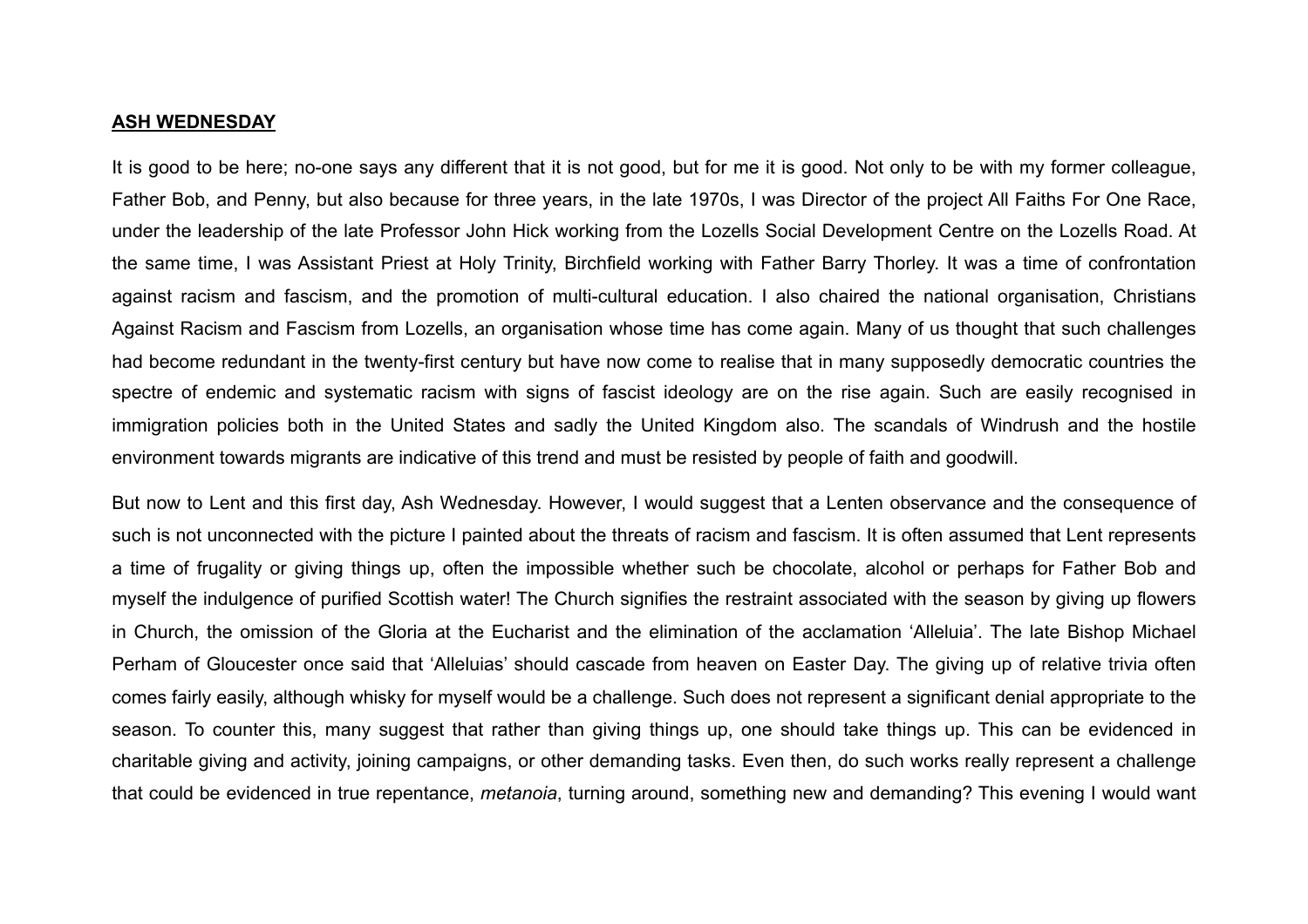to suggest something that should concern us all, but which inevitably and necessarily makes a significant demand for lifestyle change and would be an appropriate Lenten discipline and practice. Furthermore, such would have longer term implications for all of us, and especially the Church in its Godly mission to the world. I am, of course, referring to the issue of climate change, our understanding of what is happening, our shared concern and our willingness to effect practices and policies that really make a difference for the life of the planet, the lives of those most at risk, our children's lives and those of ourselves. There is much rhetoric concerning climate change and there are those who deny the reality despite the scientific and visual evidence, not least the fires in Australia, the melting polar caps and the increased adverse weather conditions closer to home. Donald Trump is one of the worst offenders, as the United States' withdraws from the Paris Agreement. The deforestation of the rainforests in order to increase wealth, often not for ordinary people but for fascist inclined oligarchs is another offense and affront to the planet. What might some of these challenges mean for us as a Lenten observance and witness? Less journeys by car with more walking, public transport and cycling would be helpful and would also have a fitness benefit. Less flights and more trains, perhaps following one of the great prophets of climate change challenge, Greta Thunberg, would have considerable impact. Turning the heating down and choosing renewable tariffs would support the further development of renewable heat resources. Fr Bob is aware of what we achieved at St Catherine's, Burbage with a ground source underfloor heating system, taking heat from 130 metres underground. These things are a challenge, but not too much of a challenge as there would be little negative impact upon our lives. Of greater challenge would be our eating habits and the vast quantity of meat consumed with the attendant change in agricultural and environmental practice. Of course, it could be noted that fasting is a Lenten discipline and a change in diet would be a good way to observe the rigour of the season, although continuation beyond the traditional lamb at Easter would be true *metanoia*. Today the organisation Extinction Rebellion is launching a 40 Days of Action campaign, encouraging people to reflect on the environmental consequences of their actions in a kind of green Lent. This is a prophetic witness that we should all support.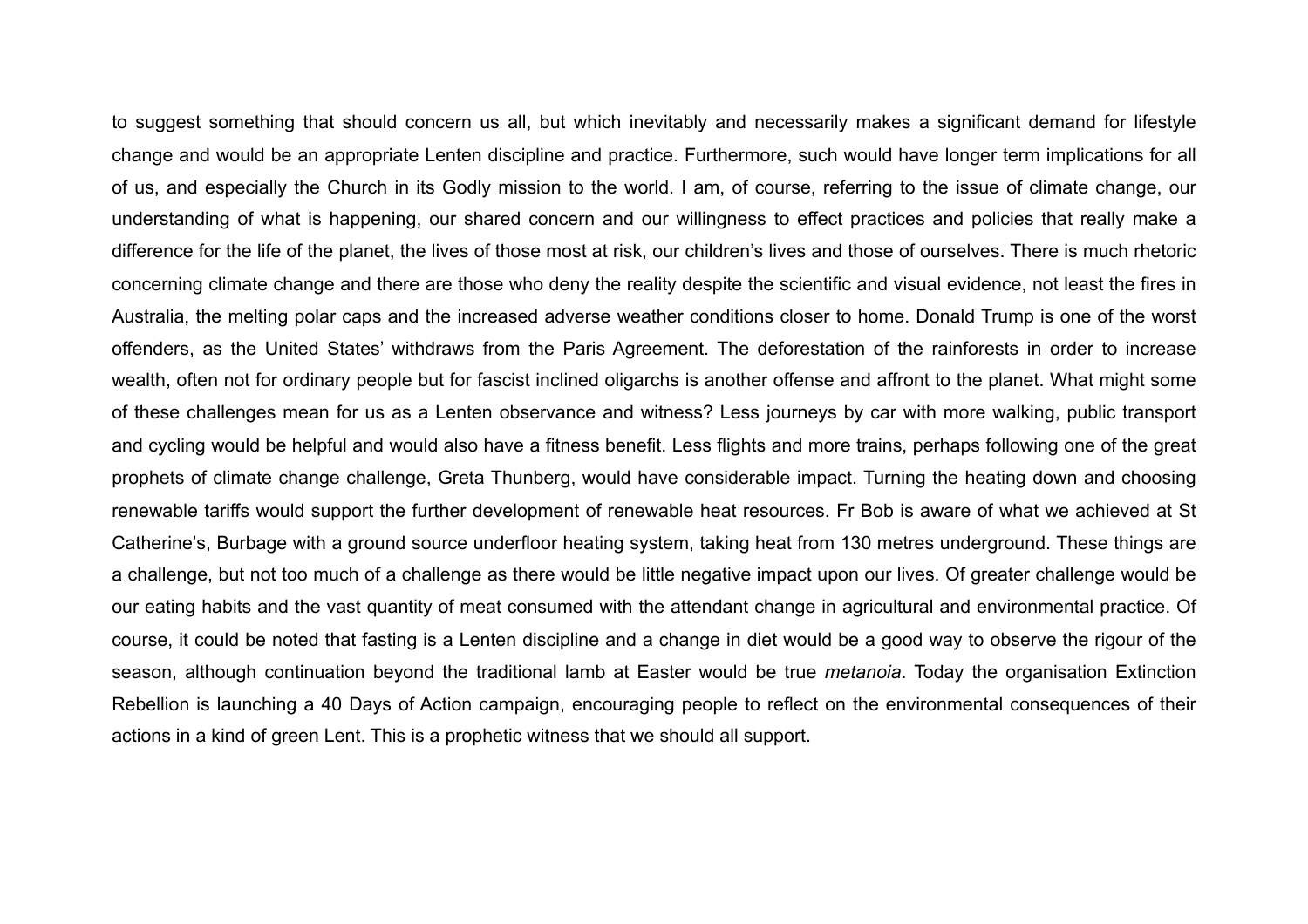There are some ominous warnings and challenges in our readings this evening. The prophet Joel warns of a day of darkness and gloom and calls for the rending of hearts and returning to the Lord with fasting, weeping and mourning. Most scholars suggest that the powerful army he refers to is a plague of locusts, and such is evidenced today in East Africa with devasting consequences. The implication is clear, and the requirement is stated with the prayer for the sparing of people and the need to affirm God. Paul in the 2<sup>nd</sup> letter to the Corinthians also refers to the day of salvation, although in this case it represents the return of Christ, but with the plea to be reconciled to God and to become the righteousness of God, a very Jewish aspiration. A Lenten observance focused on the issue and demand of climate change, whilst unknown to the early Christians in Corinth, would certainly be within the spirit of Paul's message. The Gospel reading from John is interesting in the first instance because most scholars affirm that it was not original to the rest of the gospel. Why and how did it find its way into the fourth gospel? There were stories on this theme current in several forms at an early date but did not attain canonical status because they seemed inconsistent with the strict disciplinary treatment of adultery then customary. For example, there was a similar story in the *Apostolic Constitutions*, dated in the 3rd century, which was used to caution bishops against too great a severity in dealing with penitents (useful advice for our fathers in God!). The point that many observe is that the story represents something that was consistent with the life, teaching and practice of Jesus. Like many other accounts in the New Testament, it doesn't really matter whether it was true or genuine, but the fact that it was recognisably consistent. The message is clear, especially for those who are unable or incapable both of forgiveness or enough selfanalysis to perceive one's own sinfulness and short comings. The logic of its placing at this point is obvious from verses 15 following about judgement and Jesus' affirmation that he judges no-one. However, there is one other aspect to this story that I would want to suggest. The Jesus we encounter in the gospels was no lover of religion. Given that religion, even within our own day, is about rules, Jesus was a rule breaker. Healing on the sabbath, identifying a Samaritan as fulfilling the purposes of God, welcoming the prodigal son, forgiving unto 70 times 7, and resisting judgement are some examples. Religion is the opposite of a love based and trusting faith. Furthermore, as Bishop Richard Holloway points out in his autobiography, *'Leaving Alexandria'*, the opposite of faith is not doubt but certainty.